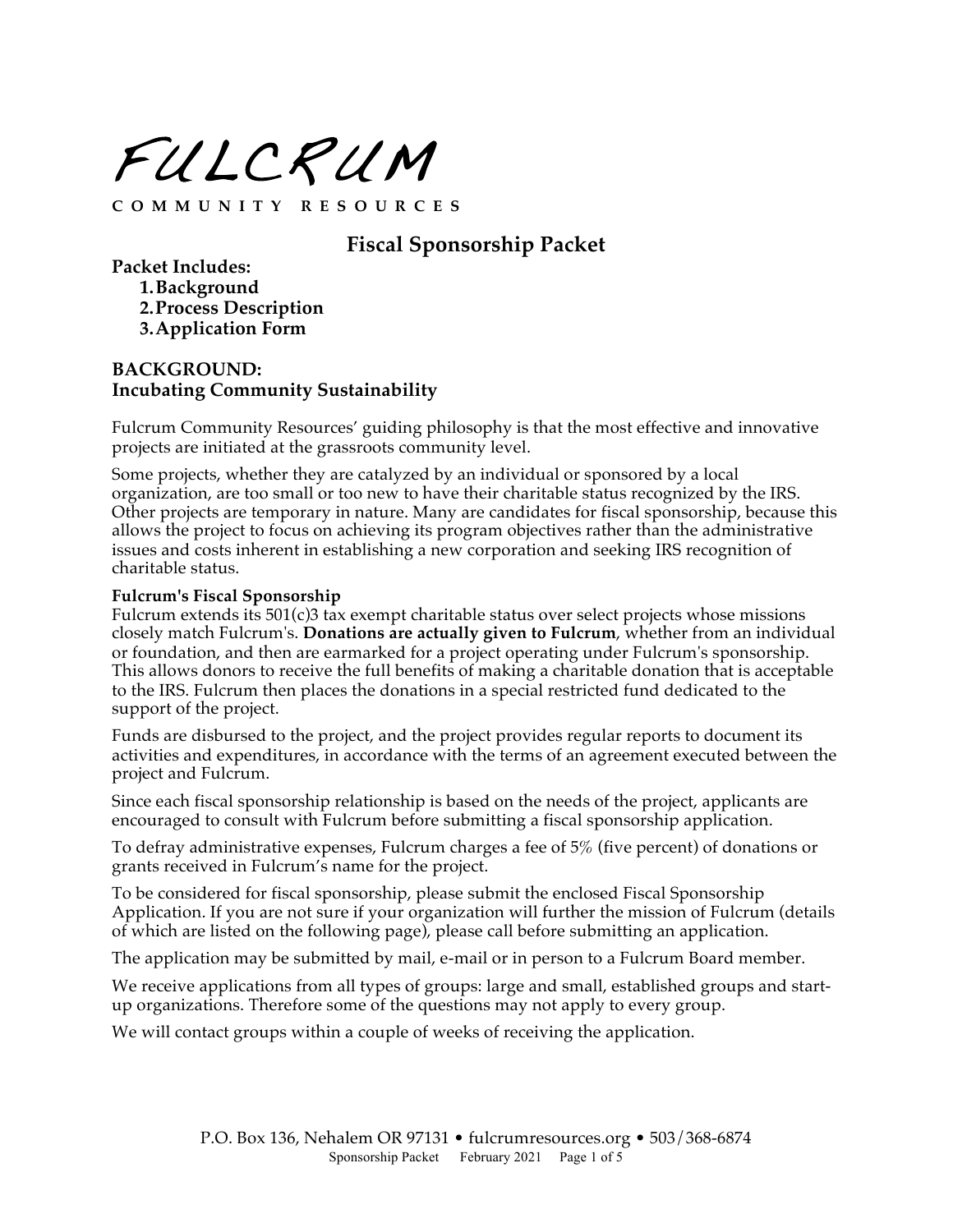FULCRUM

*COMMUNITY RESOURCES*

*Mission Statement:* Fostering the transition of the Nehalem Bay community to a sustainable future.

#### *Purpose & Goals***:**

- Manifest the deep interconnectedness and community that is the heart of sustainability... for our grandchildren.
- Initiate and sponsor projects that assist transition of the Nehalem Bay community of coastal Oregon to a sustainable future.
- Develop support services to simpatico local groups, projects, and events as an umbrella. These services may include access to bookkeeping, legal resources, liability insurance, bulk mailing and computer graphics capabilities and, someday, even office space.
- Provide fiscal sponsorship (i.e. 501c3 tax exempt status) for funding for compatible groups and projects
- Organize and network among local organizations, as well as connect us all to the outside world.

*Fulcrum is a non-profit 501(c)3 tax exempt corporation. All donations are tax-deductible.*

### **Board of Directors:**

Barbara McLaughlin (President - 503-368-6874) Lane deMoll (Secretary – 503-368-6294) Lucy Brook (Treasurer- 503-368-3733) Lianne Thompson (503-436-9013) Tom Campbell (503-368-7686)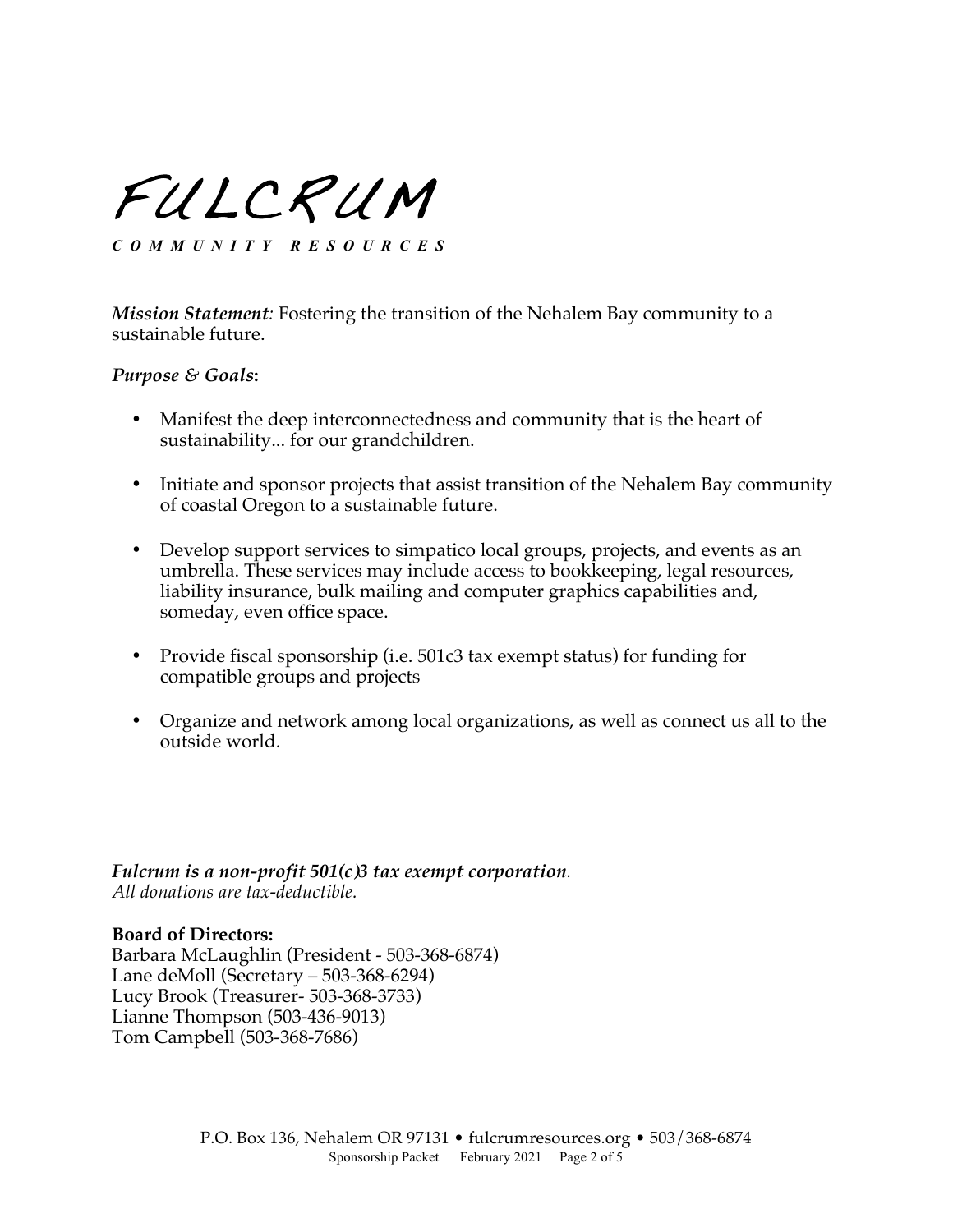# **FULCRUM COMMUNITY RESOURCES FISCAL SPONSORSHIP APPLICATION**

| <b>Project Contact:</b> |  |
|-------------------------|--|
|                         |  |
|                         |  |
|                         |  |
|                         |  |
|                         |  |

**Tax Status/Legal Identity of Project**: Individual\_\_\_\_, Sole Proprietorship\_\_\_\_, Corporation\_\_\_\_, Professional Corporation\_\_\_, Association\_\_\_, Partnership\_\_\_, Limited Liability Corporation\_\_\_, Limited Liability Partnership\_\_\_, Oregon Non-profit Corporation\_\_\_\_\_, Limited Partnership\_\_\_\_, Government Entity\_\_\_\_\_, Other (specify)\_

**Federal Tax I.D. or Social Security Number (for reporting purposes**  only):

Attach a separate sheet to answer the following questions about your project:

### **Project Description:**

1. Description of project - what is the project? What are its purpose and goals?

2. How does the project tie into Fulcrum Community Resources' mission, purposes and goals (see attached)?

3. Who is going to be involved with the project? Specifically what will be the responsibility and involvement of each of the project partners? Describe your and/ or your partner's previous experience, if any, with projects like this.

4. How will you raise funds? If applicable, include a list of foundations to which you are applying.

5. Other unique characteristics of the project, which would make it worthy of support.

6. Where will the project take place?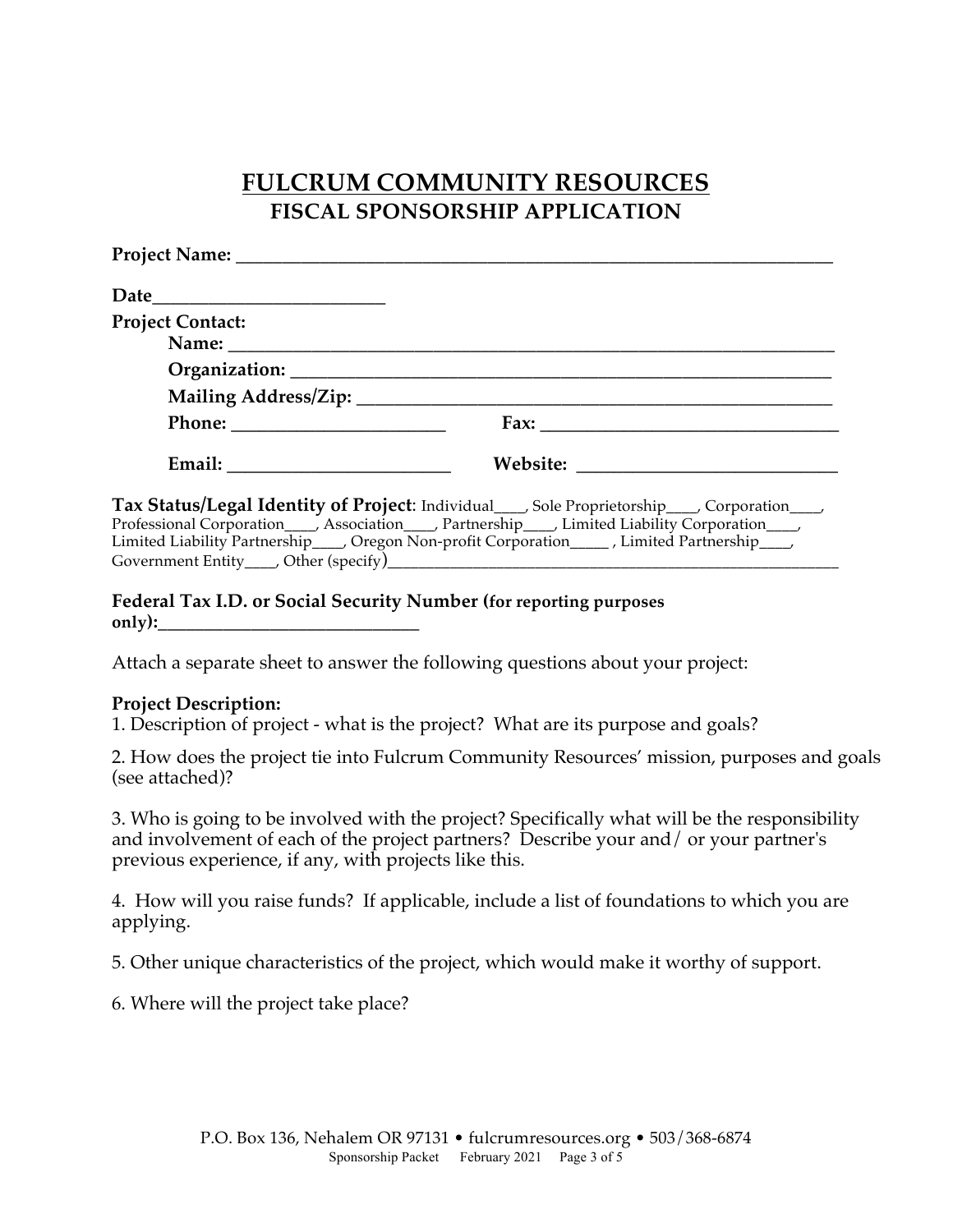**7.** What is the plan for implementation of the project? What is the expected timeline for implementation of each of the activities or steps involved? What other activities or funding needs to be in place before the project can proceed? When will the project be completed?

8. How will the project be evaluated?

### **Project Budget**:

Complete the included line item annual budget (or other appropriate time-period), including expenses and income for the project. Income includes in-kind (donated) contributions or services. Identify potential funding sources**.** (Samples available upon request.)

### **References:**

Please provide us with references for you or your organization:

| Name | <b>Address</b> | Phone/E-mail |
|------|----------------|--------------|
|      |                |              |

1.

2.

Please submit this application to Fulcrum Community Resources on-line at fulcrumresources.org, by sending an email to info@fulcrumresources.org, in person to your Fulcrum contact person, or by mail to P.O. Box 136, Nehalem, OR 97130

Questions about this application should be directed to a Fulcrum Board member or by calling 503-368-6874 or by emailing info@fulcrumresources.org